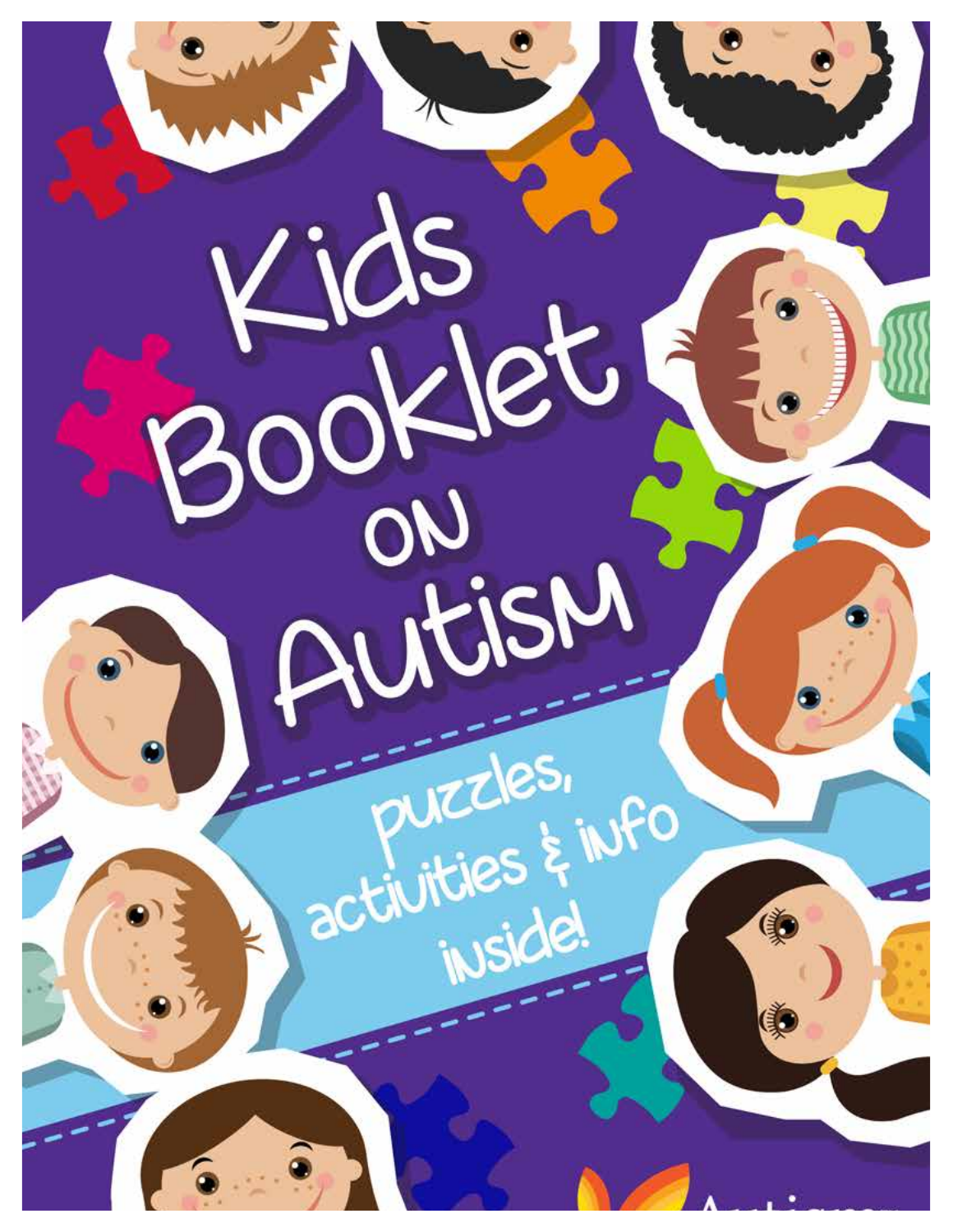This booklet is just for you – grade! It has information about kids and grown-ups with autism This booklet is just for you -Kids in kindergarten through 5<sup>th</sup> grade! It has information about kids and grown-ups with autism Kids in kindergarten through 5th and fun activities, too. and fun activities, too.

This booklet will answer some of your questions about autism. If you have more questions or feelings you need to talk about when you're finished, be sure to talk to a parent, teacher, or This booklet will answer some of your questions about autism. when you're finished, be sure to talk to a parent, teacher, or If you have more questions or feelings you need to talk about another grown-up. another grown-up.

# Have fun!

# **FRENT**  $\frac{1}{\sqrt{2}}$

Being different is okay. It's what makes our world an interesting and exciting place. Being different is okay. It's what makes our world an interesting and exciting place.

Here are some unique qualities that some kids with Here are some unique qualities that some kids with autism might have: autism might have:





#### $\frac{\pi}{2}$ E Conta し<br>し

Some people with autism do not look others in the eye. Just because they are not looking at you, doesn't mean Just because they are not looking at you, doesn't mean they do not care about what you are saying or don't they do not care about what you are saying or don't hear you.



#### PREFER QUIEt PL PREFER QUIET PLACES

happening at the same time can be extra scary or hurt happening at the same time can be extra scary or hurt For kids with autism, loud or many different sounds For kids with autism, loud or many different sounds Loud noises can make anyone nervous or scared. Loud noises can make anyone nervous or scared. their ears a lot. their ears a lot.

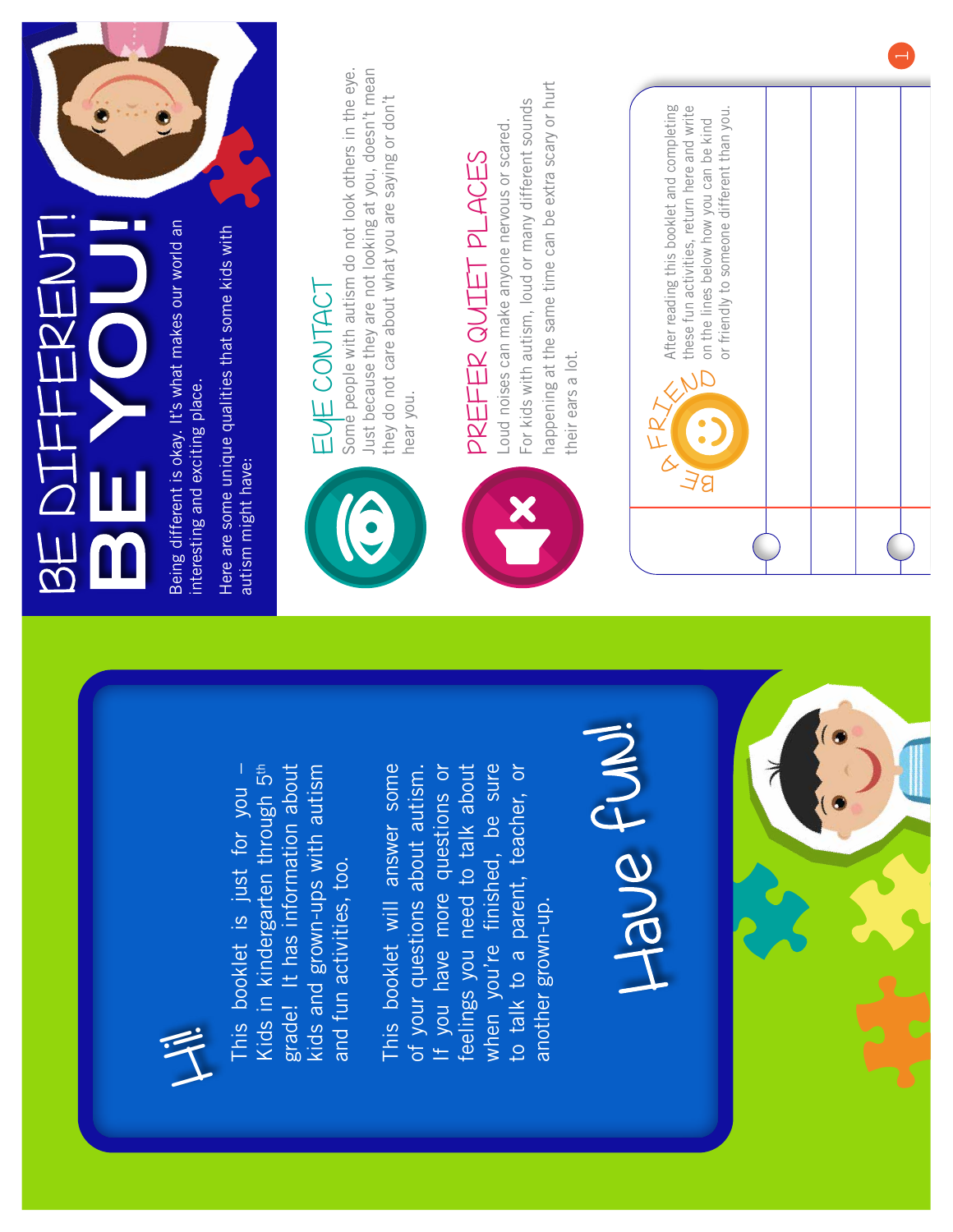## Questions & answers about<br>And  $\mathbf D$ utism

#### What is autism? What is autism?

talk, understand other people or learn new things. talk, understand other people or learn new things. Autism affects how the brain works and might make it hard to Autism affects how the brain works and might make it hard to

#### How do you get autism? How do you get autisw?

are trying to figure out exactly how autism happens and how to teach children with autism. teach children with autism. are trying to figure out exactly how autism happens and how to brown hair and some people are born with freckles. Scientists You are born with autism just as some people are born with You are born with autism just as some people are born with brown hair and some people are born with freckles. Scientists

### other people? Why cav't some people with autism talk like other people? Why can't some people with autism talk like

an iPad. Then, there are other people with autism who can talk may even say the same word or sentence over and over. Some Just like you just like you. an iPad. Then, there are other people with autism who can talk people don't talk but instead use their hands, pictures, or even Many people with autism have a hard time using words and people don't talk but instead use their hands, pictures, or even may even say the same word or sentence over and over. Some Many people with autism have a hard time using words and

# are all people with autism the same? Are all people vith actiss the sase?

No. People with autism have many different things that they No. People with autism have many different things that they

> someone with autism, how is he or she special? in his or her own special way. How are you special? If you know like to do and are good at. Every person in the world is unique someone with autism, how is he or she special? in his or her own special way. How are you special? If you know like to do and are good at. Every person in the world is unique

### grow up? What are people with autism like when they What are people with autism like when they

will need a lot of help throughout their lives. working on a computer. Some of them get married and have a they grow up. They might have a job at a store, as an artist, or People with autism can learn to do all sorts of things when family; some live on their own or with roommates and others will need a lot of help throughout their lives. family; some live on their own or with roommates and others working on a computer. Some of them get married and have a they grow up. They might have a job at a store, as an artist, or People with autism can learn to do all sorts of things when

#### autism? How should I act around someowe with How should I act around someone with

even make a new friend! be yourself when you are with someone with autism. You may than you, they still have feelings and care about you. So just her attention. Even if someone with autism acts differently with autism, maybe a grown-up could show you how to get his/ usually would. If you are not sure how to hang out with a kid even make a new friend! be yourself when you are with someone with autism. You may than you, they still have feelings and care about you. So just her attention. Even if someone with autism acts differently with autism, maybe a grown-up could show you how to get his/ usually would. If you are not sure how to hang out with a kid You should always try to be a caring person. Act like you You should always try to be a caring person. Act like you

 $\overline{\omega}$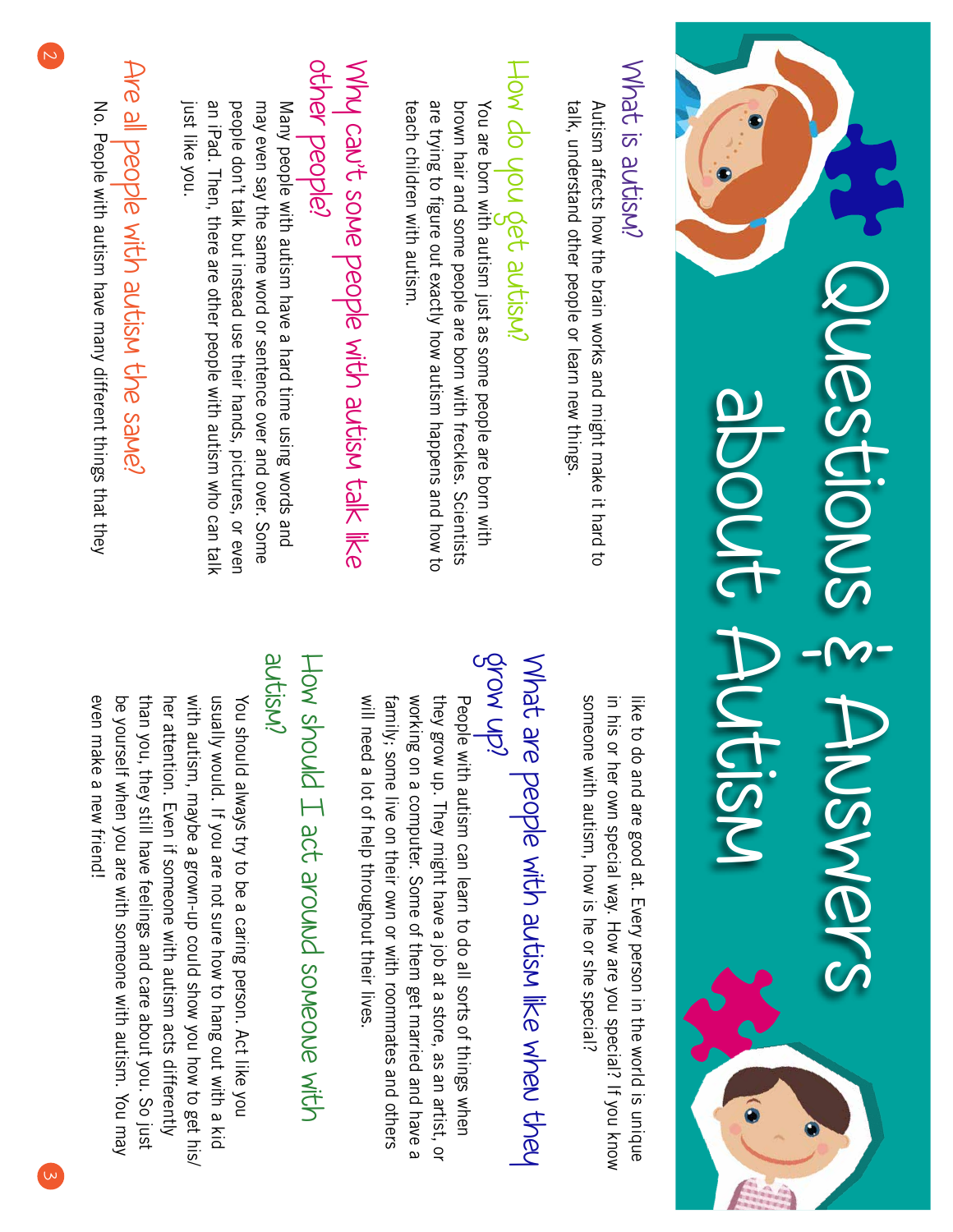**.8**

Answers: **www.autismnj.org/hub** Answers: **www.autismnj.org/hub**



**.16**

**.15**

**.18**

- 
- 
- 21 10 2 4 18 24 15 6  $\frac{8}{10}$ 4  $\overline{\mathcal{L}}$  $\overline{C}$  $\overline{21}$
- 
- 
- $\mathcal{Q}$  $\overline{C}$ 26 1 6 10  $\circ$ 10 2  $\overline{ }$ 26 17 4
- 
- 
- 
- 
- 
- 
- 
- 
- 
- 
- 
- 
- 
- 
- 
- 
- 
- 
- 
- 
- -
- 22 1 10 10 2  $\circ$  $\frac{15}{1}$  $\overline{24}$

ഗ

Answers: www.autismnj.org/hub

below. Each of the letters has a corresponding number. a KEY that lists all the letters from A thru Z with a box This puzzle is called a Cryptogram. At the top there is<br>a KEY that lists all the letters from A thru Z with a box below. Each of the letters has a corresponding number. This puzzle is called a Cryptogram. At the top there is

> Go to **www.autismnj.org/hub** to download and print an awareness ribbon coloring page.

Go to www.autismnj.org/hub to download and print an awareness ribbon coloring page.

Color Ribbon

Why is it important to

Why is it important to

Autism Awareness Secret Message

aPRIL is Autism Awareness Month! What can you do to help?

What can you do to help?

**APRIL** is Autism Awareness Month!

Directions:

Directions:

awareness Secret Message

spread autism awareness?

spread autism awareness?

*When people do not know about autism…* • They might wake fuw of someone

When people do not know about autism... • They might wake fuw of someone

with autism.

with autism.

 $\bullet$  They might be afraid of someone

. They might be afraid of someone

with autism.

with autism.

 $\bullet$  They will not know how to act around someone with autism.

. They will not know how to act around someone with autism.

The bottom part contains a secret phrase. Each of the The bottom part contains a secret phrase. Each of the blanks has a number underneath it. Fill in the letters blanks has a number underneath it. Fill in the letters

that correspond to the numbers below the blanks to that correspond to the numbers below the blanks to solve the phrase. solve the phrase.

| 4.                    | rù.          |
|-----------------------|--------------|
|                       | $\ddot{z}$   |
| $\cdot$ <sup>12</sup> | $\ddot{.}13$ |
|                       | Θ            |























**.6**

**.19**

**.7**

**.10**

**.14**

**.9**





















 $\overline{\mathcal{A}}$ 

6

Z

 $\overline{C}$ 

თ

 $\overline{r}$ 

 $\infty$ 

 $18$ 

24 | 15

 $\infty$ 

 $\frac{2}{1}$ 

 $\frac{1}{2}$ 

14 23 13

 $\frac{1}{4}$ 

 $\overline{23}$ 

 $13$ 

 $\subset$ 

 $\Delta$ 

 $\overline{C}$ 

 $\propto$ 

 $\mathcal O$ 

 $\vdash$ 

 $\supset$ 

 $\geq$ 

 $\geq$ 

 $\mathsf{\geq}$ 

 $\geq$ 

 $\overline{\phantom{1}}$ 

17 19

 $\overline{17}$ 

 $\overline{\mathcal{L}}$ 

 $\overline{0}$ 

4

 $\overline{\phantom{0}}$ 

 $\frac{0}{1}$ 

 $\overline{2}$ 

20

 $\overline{1}$ 

25

82

LO

 $\mathbf{\Omega}$ 

 $\circ$ 

 $\bigcap$ 

 $\sqcup$ 

LL.

G

ー<br>エ<br>エ

 $\bm{\times}$ 

 $\overline{\phantom{0}}$ 

 $\bar{\ge}$ 

**.3**



**.2**

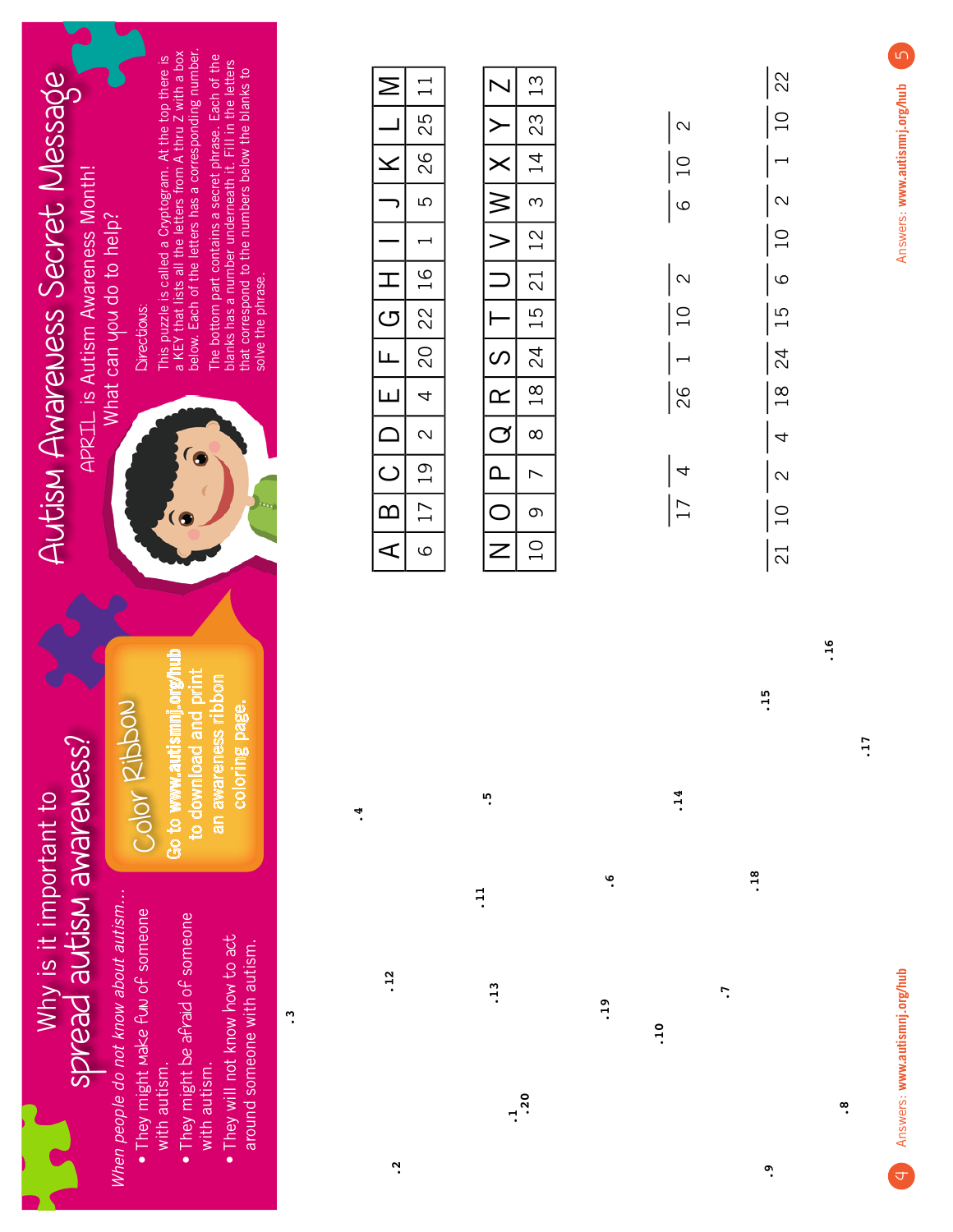$\sigma$ 

団  $\vdash$  $\Omega$  $\Omega$  $\mathsf{K}$ 国  $\mathcal{O}$  $D$  0 日 団  $\Box$ 吋 A A I U K D B H G Z S W G I P Z 口 E C N A T P E C C A K W F Q A S P L Y E D V D D U O L A L B C A J H F N V Y L M D I P W D Y K M Q H B T C P M W M Y O E H U I Q W Z Q K V F S A A W A Q S C N F O B B R A R F K A N S Q Z X D P W I S W J I K E E U T L Y I N E N A A U T I S M E E Y G D L R S U E L X D A X D F K S Z B A G S N N I G F T F E H Z W O R G R E U Q R S E P P N A G M O S Z S E U B V A I G G P K F Z C B F P Y Z P Y I X V O P N E V H R W U V O D  $H$  $\Omega$  $\Omega$ 己 Ъ 欠  $\Box$ **OI NO**  $\bowtie$ 団 団 団 F  $\vdash$  $\mathbf{Z}$  $\mathbb{Z}$  $\mathbf N$  $\prec$  $\Omega$ ⊢ Σ  $\mathsf{H}$  $\Omega$  $\overline{\phantom{a}}$  $\mathbf{K}$ 서 口  $\Box$  $\mathbf Z$  $\triangleright$ А  $\mathbf{Z}$  $\Omega$  $\aleph$ Ӈ ㅁ ۱O ۱O X  $\blacktriangleright$  $\bigcirc$  $\Omega$ N  $\Omega$ H  $\mathbf N$ 엇 ᄓ 工 ⊠ 吋 Ӈ U ≿  $\Box$ 禸 U 乚 ᄓ d  $\mathbf Z$ ω N  $\circ$ 口  $\mathbf{Z}$  $\mathbf{z}$  $\mathsf{H}$  $\overline{\omega}$  $\bigcirc$  $\overline{\omega}$  $\boxtimes$ 国  $\overline{\mathbf{N}}$  $\prec$  $\prec$  $\mathbf{H}$  $\overline{\omega}$ ⊠ 団 団 ヷ A 耳  $\bigcirc$ ۱O ヷ  $\Omega$  $\Omega$ ω  $\overline{\mathbf{Z}}$  $\prec$  $\Omega$  $\Omega$ Ω  $\Omega$  $\Omega$  $\boldsymbol{\mathsf{K}}$  $\vdash$ C  $\overline{\Omega}$  $\operatorname{\lhd}$ 欠 A Η  $\overline{\mathbf{C}}$  $\Omega$ 欠  $\mathbf N$  $\overline{\mathbf{N}}$ ₩ <u>က</u> ᠊ᡉ А  $\mathbf{Z}$  $\Omega$  $\Omega$ S ヷ 団 団 ᄓ S  $\Xi$ ᄓ כ ע 又 只  $\mathbf{Z}$  $\leq$ 団 ≲  $\Box$ Ӈ S  $\Omega$  $\Box$  $\mathbf C$ ≿  $\mathbf{H}$  $\boxtimes$  $\Omega$  $\Box$  $\mathsf{K}$ Σ ע ᄓ ┪  $\Box$  $\vdash$ **O** 丏 N ע P  $\mathsf{K}$ ע 엇 ㅈ ⊣  $\prec$ Ò  $\Omega$ ヷ  $\vdash$  $\Delta$  $\bigcirc$  $\Omega$  $\Omega$ P  $\triangleleft$ Õ ≲  $\mathbf C$ ≲ ע け בל 吋  $\Delta$ 団  $\mathbf{N}$  $\Box$  $\triangleright$ А  $\mathsf{K}$  $\overline{\omega}$  $\Box$ 団  $\mathbf{Z}$  $\mathsf{X}$  $H$ 団  $\mathbb{N}$ 





Bring the pieces together for Bring the pieces together for<br>Autism Awareness awareness

which piece it matches which piece it matches Follow the path of the -ollow the path of the with at the end and puzzle pieces to see puzzle pieces to see with at the end and then color it in! then color it in!

AUTISM AWARENESS FAMILY

**AWARENESS** 

KINDNESS PLAY PUZZLE

Answers: www.autismnj.org/hub Answers: **www.autismnj.org/hub**

 $\overline{\phantom{0}}$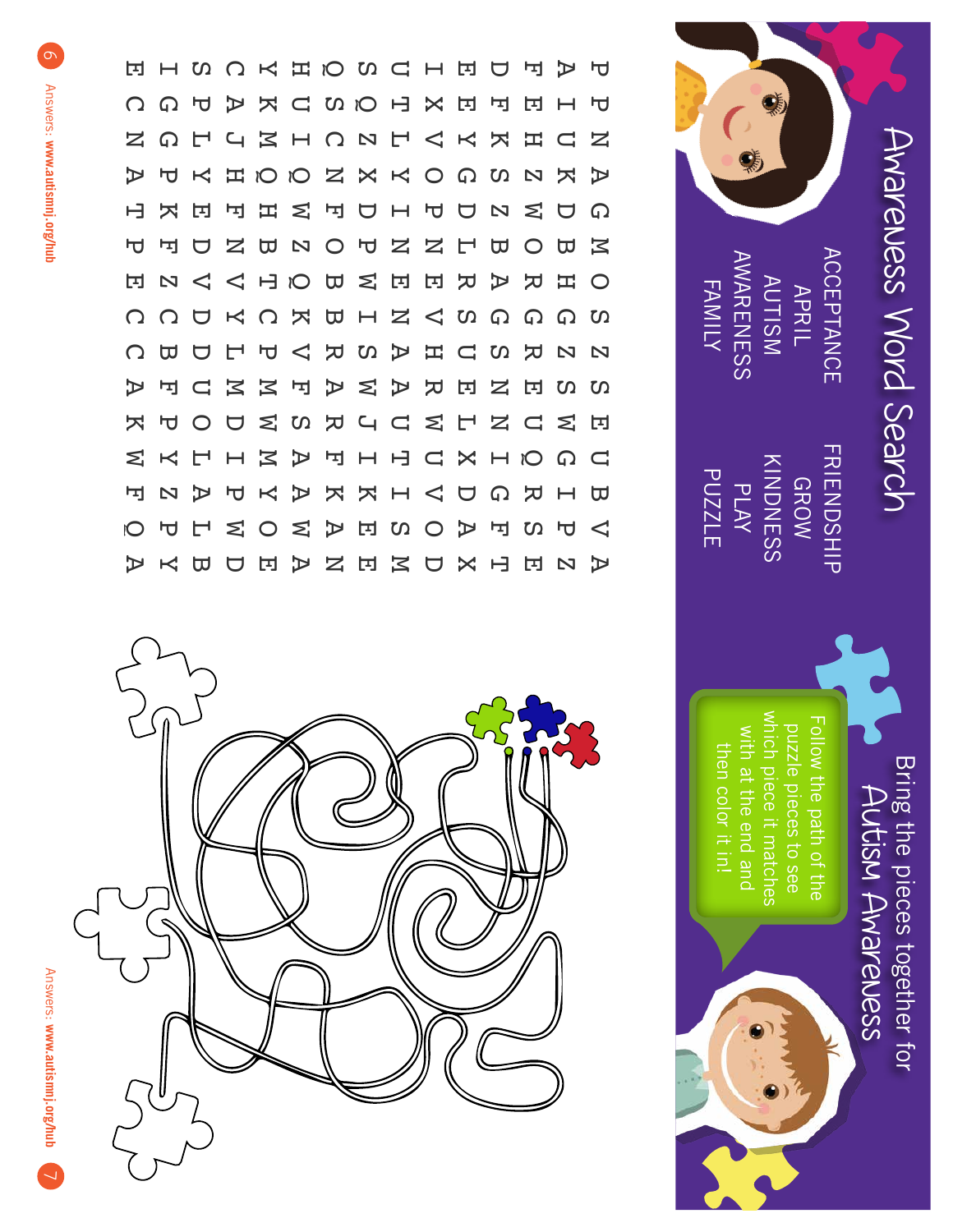

If you are interested in spreading autism awareness in your school or neighborhood, ask a grown-up to register you for Autism New Jersey's free Ambassador Program. Learn more by visiting our Ambassador ask a grown-up to register you for Autism New Jersey's free Ambassador Program. Learn more by visiting our Ambassador awareness in your school or neighborhood, If you are interested in spreading autism Hub, www.autismnj.org/hub. Hub, www.autismnj.org/hub.

Attention

Teachers!

*Help Prevent Bullying*

Help students to understand ways in which we are all different and that having a disability is all different and ways in which the peer support of these differences.<br>Stablishing peer support and that having a<br>tivities can reduce support frese differences. Establishing peer support programs and

activities can reduce bullying and promote<br>friendships...<br>Check out "In the Schools" of our promote<br>resources will for the Schools" of our Hub.

Check out "In the Schools" <sup>Juig</sup> and p<br>**Ww.autismn: org/hub** for or our Hub,<br>sources like these.<br>A www.autismnj.org/hub for kid-friendly

resources like these:<br>Waperlines like these:

• Autis<sub>m</sub>

Awaren<sub>ess</sub>

 $\epsilon$  Kid-friendly<br>Do:

Craft<sub>S</sub>

BOE

Presentations<br>Tesentations

 $7^{6}$ 

**A**ecommended<br>Aecommended

like

 $t\hbar$ e

Kids  $\mathcal{O}$ ิิ  $\overline{\mathbf{x}}$ 

Reading

 $L$ ists

 $\begin{array}{c} \bullet \ \mathcal{D}$ Olv $n$ loada $b$ le

Activities

friendships.<br><sup>friendships..</sup>

#### Contests

In April, we have fun contests like our Autism Awareness Bookmark Contest. The winner will have his/her art printed on the back of next year's Autism Awareness Bookmark. will have his/her art printed on the back of next year's Autism Awareness Bookmark. Awareness Bookmark Contest. The winner In April, we have fun contests like our Autism See details at, www.autismnj.org/hub. See details at, www.autismnj.org/hub.